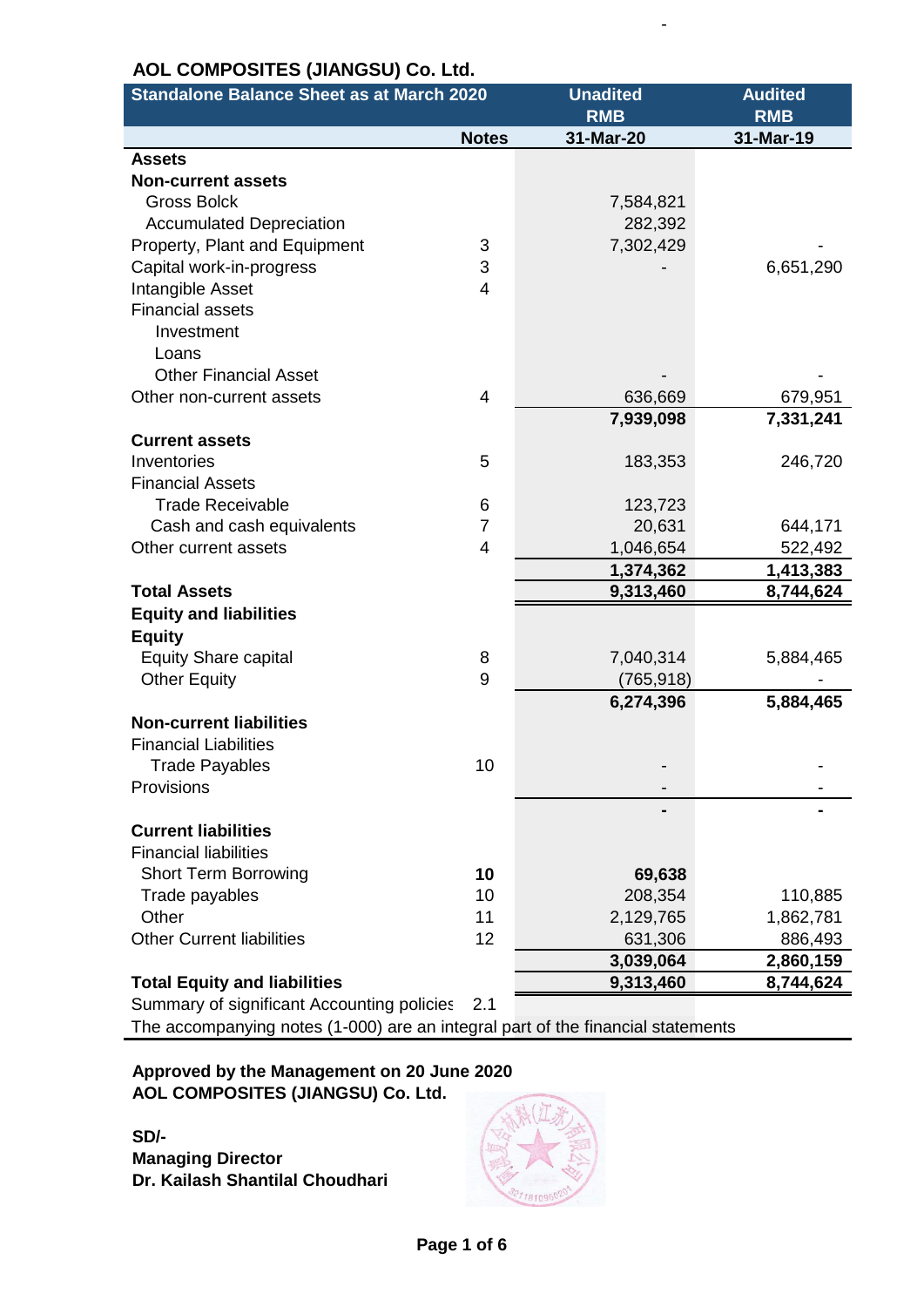| $\alpha$ and $\alpha$ is the and $\alpha$ is the first state of match $\alpha$ . |              |               |              |
|----------------------------------------------------------------------------------|--------------|---------------|--------------|
|                                                                                  |              | <b>RMB</b>    | <b>RMB</b>   |
|                                                                                  | <b>Notes</b> | 31-Mar-20     | 31-Mar-19    |
| <b>Income</b>                                                                    |              |               |              |
| Revenue from operations                                                          |              | 714,906.98    |              |
| Other Income                                                                     |              | 45.56         |              |
| Total revenue (I)                                                                |              | 714,952.54    |              |
|                                                                                  |              |               |              |
| <b>Expenses</b>                                                                  |              |               |              |
| Cost of raw material and components cons                                         | 13           | 587,381.04    |              |
| Purchase of traded goods                                                         | 14           |               |              |
| (Increase)/ decrease in inventories of                                           |              |               |              |
| finished goods, work-in-progress and                                             | 15           | (69, 466)     |              |
| traded goods                                                                     |              |               |              |
| Employee benefits expense                                                        |              | 528,727.65    |              |
| Finance costs                                                                    |              | 18,735.99     | 27,168.59    |
| Depreciation and amortization expense                                            |              | 282,392.00    |              |
| Other expense                                                                    |              | 133,099.43    |              |
| <b>Total expense (II)</b>                                                        |              | 1,480,870.34  | 27,168.59    |
| Earnings before exceptional items and                                            |              | (765, 917.80) | (27, 168.59) |
| $tax, (I) - (II)$                                                                |              |               |              |
| <b>Exceptional Items</b>                                                         | 1            |               |              |
| Profit for the year                                                              |              | (765, 917.80) | (27, 168.59) |
| Other comprehensive income                                                       |              |               |              |
| i) items that will be reclassified to Profit or Loss in subsequent periods       |              |               |              |
| II) Income Tax relating to these items                                           |              |               |              |
| Other comprehensive income for the year, net o                                   |              |               |              |
| Total comprehensive income for the year                                          |              | (765, 917.80) | (27, 168.59) |
|                                                                                  |              |               |              |

*Statement of Profit and Loss for the year ended 31 March 2020*

Summary of significant Accounting policies 2.1 The accompanying notes (1-000) are an integral part of the financial statements

**Approved by the Management on 20 June 2020 AOL COMPOSITES (JIANGSU) Co. Ltd.**

SD/- **Managing Director Dr. Kailash Shantilal Choudhari**

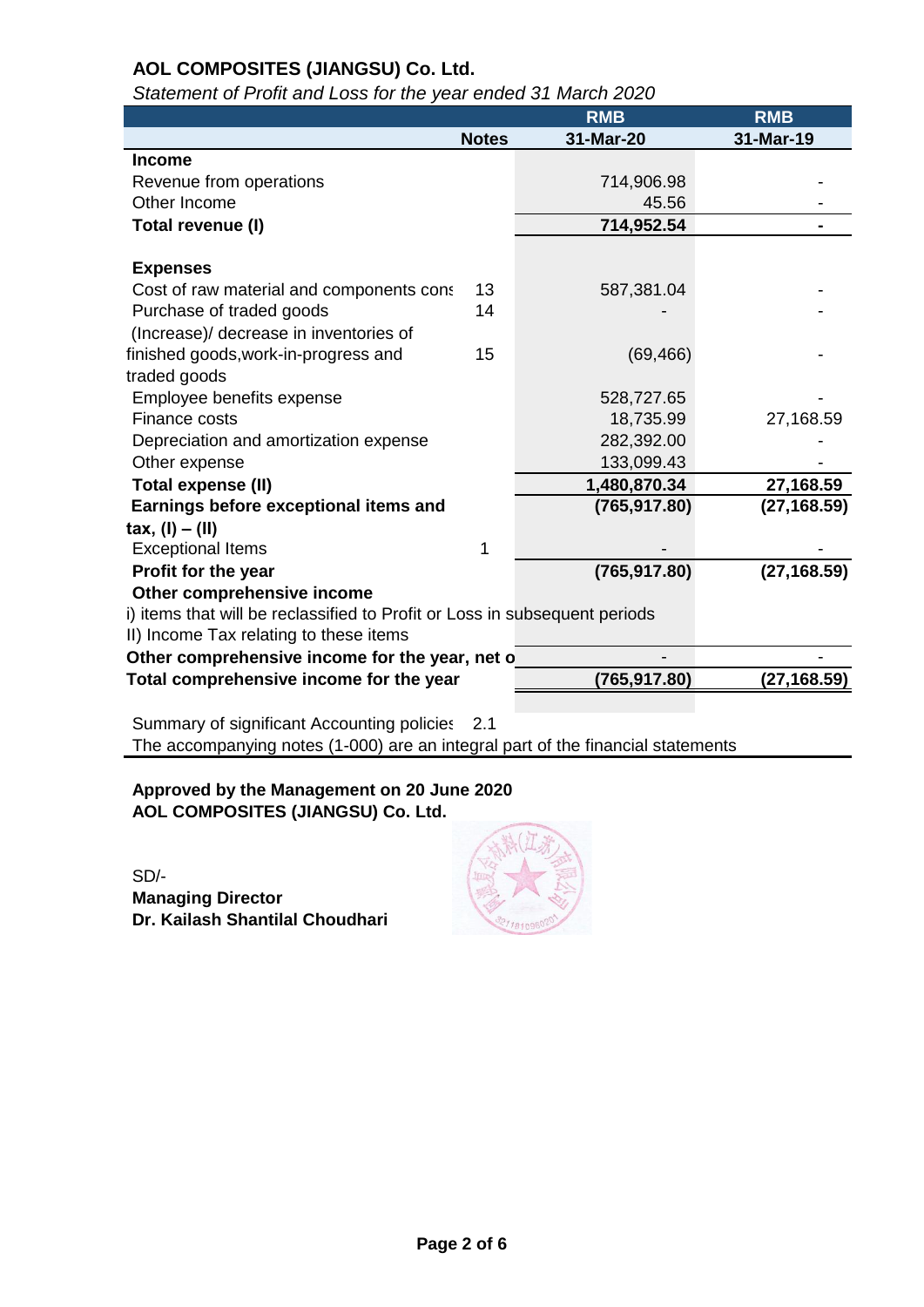Notes to financial statements for the year ended March, 2020

| 3. Fixed Asset                 | <b>RMB</b>   | <b>RMB</b> |
|--------------------------------|--------------|------------|
|                                | 31-Mar-20    | 31-Mar-19  |
|                                |              |            |
| Data Process System            | 13,080.32    | 3,172      |
| <b>Furniture &amp; Fixture</b> | 94,203.50    | 23,819     |
| <b>Office Equipment</b>        | 69,543.99    |            |
| <b>Building</b>                | 435,857.00   | 600,716    |
| Plant & Machinery              | 6,972,135.78 | 5,222,659  |
| <b>Pre-Operative Expenses</b>  |              | 800,923    |
|                                | 7,584,820.59 | 6,651,290  |

| 4. Other Assets                         | <b>RMB</b>               | <b>RMB</b> |
|-----------------------------------------|--------------------------|------------|
|                                         | 31-Mar-20                | 31-Mar-19  |
| <b>Non-Current</b>                      |                          |            |
| Capital advances                        | 636,669                  | 679,951    |
| <b>Total Other Non-Current Assets</b>   | 636,669                  | 679,951    |
| <b>Current</b>                          |                          |            |
| Advances recoverable in cash or kind    | $\overline{\phantom{a}}$ |            |
| <b>Prepaid Expense</b>                  | -                        |            |
| <b>Balance With revenue authorities</b> | 1,046,654                | 522,492    |
| <b>Total Other Current Assets</b>       | 1,046,654                | 522,492    |

| 5. Inventories                   | <b>RMB</b>      | <b>RMB</b> |
|----------------------------------|-----------------|------------|
|                                  | 31-Mar-20       | 31-Mar-19  |
| (Valued at lower of cost and net |                 |            |
| realisable value)                |                 |            |
| Finished and traded goods        | $\qquad \qquad$ | 5,000      |
| Raw material                     | 59,239          | 192,872    |
| Semi finished goods              | 74,466          |            |
| Stores, spares and others        | 49,648          | 48,848     |
|                                  | 183,353         | 246,720    |

| <b>6. Trade Receivables</b>                                                  | <b>RMB</b><br>31-Mar-20             | <b>RMB</b><br>31-Mar-19 |
|------------------------------------------------------------------------------|-------------------------------------|-------------------------|
| Trade receivables<br>Receivables from related parties<br>Deferred settlement | 123,723<br>$\overline{\phantom{0}}$ |                         |
|                                                                              | 123,723                             |                         |

| 7. Cash and Cash equivalents | <b>RMB</b>               | <b>RMB</b> |
|------------------------------|--------------------------|------------|
|                              | 31-Mar-20                | 31-Mar-19  |
| Balances with banks:         |                          |            |
| On current accounts          | 20,631                   | -          |
| Cash in hand                 | $\overline{\phantom{0}}$ | 644,171    |
|                              | 20,631                   | 644,171    |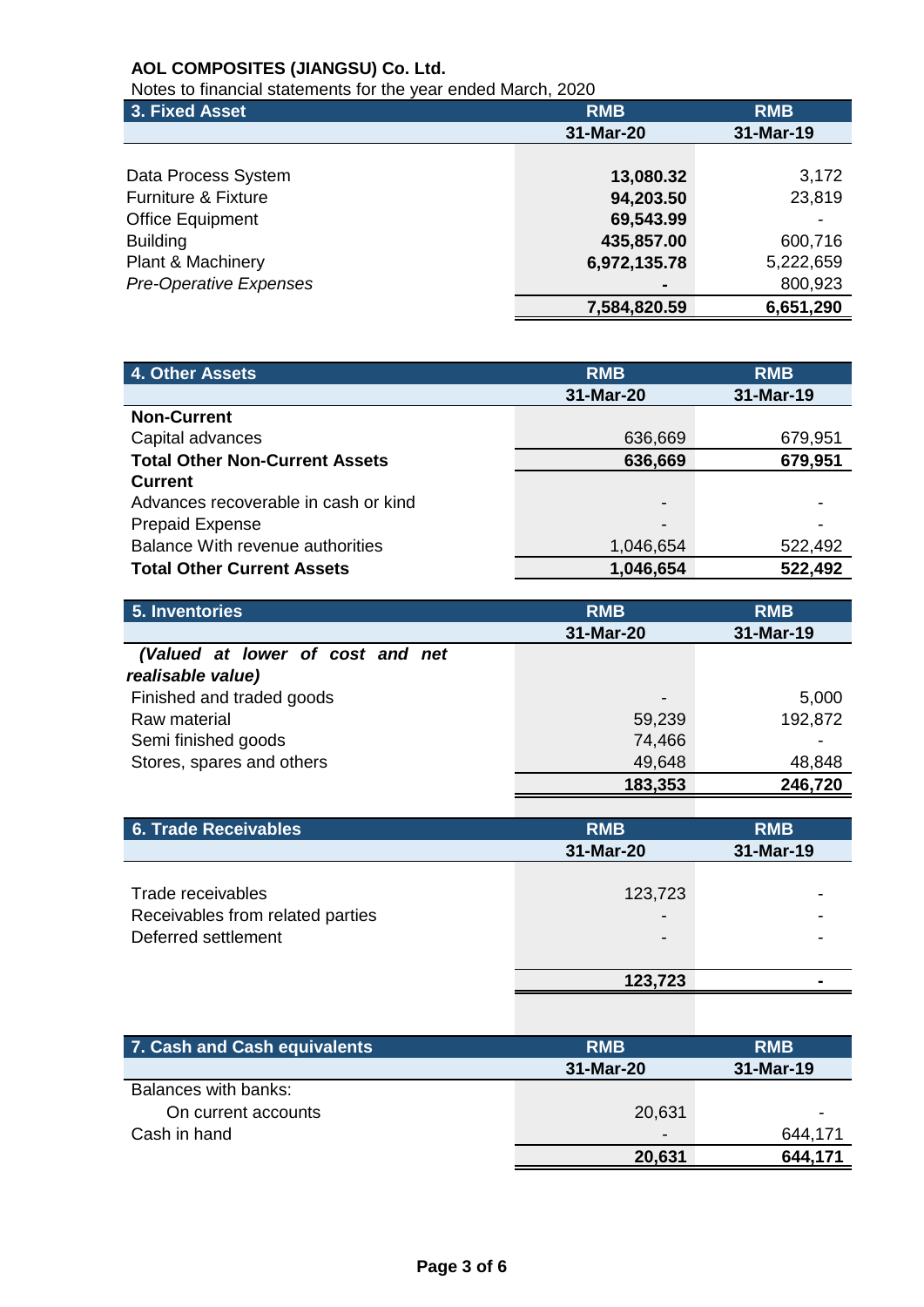| Notes to financial statements for the year ended March, 2020                          |            |            |  |
|---------------------------------------------------------------------------------------|------------|------------|--|
| 8. Share Capital                                                                      | <b>RMB</b> | <b>RMB</b> |  |
|                                                                                       | 31-Mar-20  | 31-Mar-19  |  |
| <b>Authorised Capital Investment</b><br>(USD 8000,000 Divided in to one Shares of USD | 51,760,000 | 51,760,000 |  |
|                                                                                       | 51,760,000 | 51,760,000 |  |

**Reconciliation of the Capital investment the beginning and at the end of the reporting period**

|                                    | 31-Mar-20 | 31-Mar-19                |
|------------------------------------|-----------|--------------------------|
| At the beginning of the year       | 5,884,465 | $\overline{\phantom{0}}$ |
| Add:                               |           |                          |
| Invested during the year           | 1,155,849 | 5,884,465                |
| Outstanding at the end of the year | 7,040,314 | 5,884,465                |

| 9. Other Equity                               | <b>RMB</b> | <b>RMB</b> |
|-----------------------------------------------|------------|------------|
|                                               | 31-Mar-20  | 31-Mar-19  |
| <b>Retained Earnings</b>                      |            |            |
| Balance as per the last financial statements  | -          |            |
| Share application money pending for allotment | -          |            |
| Less: Convert into Capital investment         | -          |            |
| Profit for the year                           | (765,918)  |            |
| <b>Total Other Equity</b>                     | (765, 918) |            |

| <b>RMB</b> | <b>RMB</b> |
|------------|------------|
| 31-Mar-20  | 31-Mar-19  |
|            |            |
| 208,354    | 110,885    |
| 208,354    | 110,885    |
|            |            |
| 69,638     |            |
|            |            |
| 69,638     |            |
|            |            |

| 11. Other financial Liabilities | <b>RMB</b>      | <b>RMB</b> |
|---------------------------------|-----------------|------------|
|                                 | 31-Mar-20       | 31-Mar-19  |
| <b>Current</b>                  | $\qquad \qquad$ | -          |
| <b>Others</b>                   | 2,129,765       | 1,862,781  |
|                                 | 2,129,765       | 1,862,781  |

| 12. Other Current Liabilities                | <b>RMB</b>      | <b>RMB</b> |
|----------------------------------------------|-----------------|------------|
|                                              | 31-Mar-20       | 31-Mar-19  |
| <b>Advance From Customer</b>                 | 631,306         | 411,492    |
| <b>Others</b>                                |                 | 475,002    |
|                                              | 631,306         | 886,494    |
| <b>Other Details</b>                         |                 |            |
| Other Current liabilities to related parties | 631,306         | 411,492    |
| <b>Others</b>                                | $\qquad \qquad$ | 475,002    |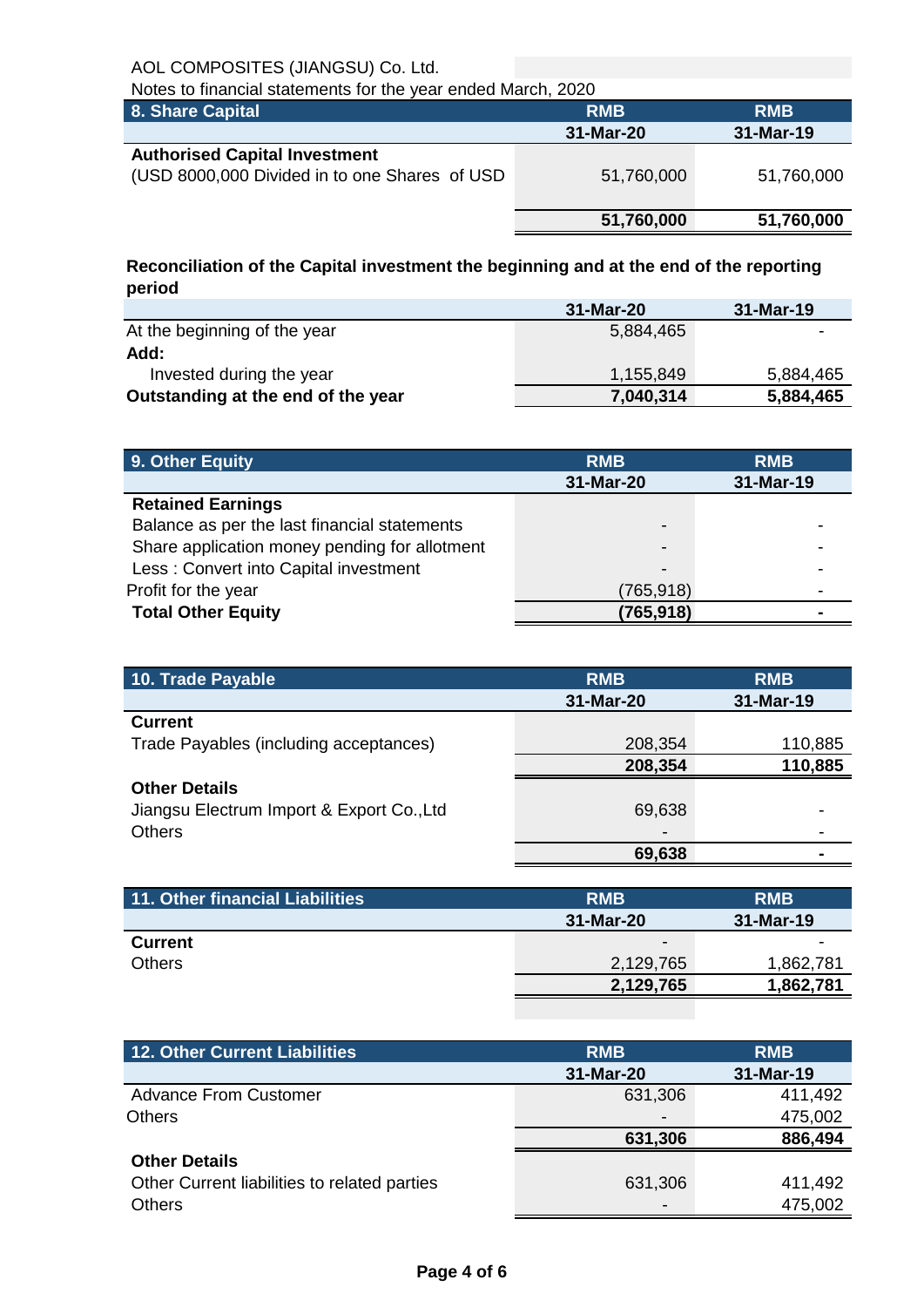Notes to financial statements for the year ended March, 2020

| 13. Cost of raw material and components cons<br><b>RMB</b> | <b>RMB</b>                                  |
|------------------------------------------------------------|---------------------------------------------|
| 31-Mar-20                                                  | 31-Mar-19                                   |
| 192,872                                                    |                                             |
| 453,748                                                    | 192,872                                     |
|                                                            |                                             |
| 59,239                                                     | 192,872                                     |
| 587,381                                                    |                                             |
|                                                            | Cost of raw material and components consume |

| $\,$ 14. Details of purchase of traded goods $^{\dagger}$ | <b>RMB</b>      | <b>RMB</b> |
|-----------------------------------------------------------|-----------------|------------|
|                                                           | 31-Mar-20       | 31-Mar-19  |
| FRP Rod                                                   | $\qquad \qquad$ |            |
|                                                           | $\blacksquare$  |            |

| 15. (Increase)/ decrease in inventories  | <b>RMB</b> | <b>RMB</b> |
|------------------------------------------|------------|------------|
|                                          | 31-Mar-20  | 31-Mar-19  |
| Inventories at the end of the year       |            |            |
| Finished/Traded goods                    | 74,466     |            |
| Semi Finished goods                      |            |            |
|                                          | 74,466     |            |
| Inventories at the beginning of the year |            |            |
| Finished/traded goods                    | 5,000      |            |
| Semi finished goods                      |            |            |
|                                          | 5,000      |            |
|                                          | (69,466)   |            |
|                                          |            |            |

| <b>16. Revenue From Operations</b>     | <b>RMB</b>      | <b>RMB</b> |
|----------------------------------------|-----------------|------------|
|                                        | 31-Mar-20       | 31-Mar-19  |
| <b>Revenue from operations</b>         |                 |            |
| Sale of products                       |                 |            |
| - Finished goods                       | 714,907         |            |
| - Traded goods                         |                 |            |
| Sale of services                       |                 |            |
| Other operating revenue                |                 |            |
| - Scrap sales                          | $\qquad \qquad$ |            |
| - Exchange Fluctuation                 | $\qquad \qquad$ |            |
| - Other operating revenue              |                 |            |
| <b>Revenue from operations (gross)</b> | 714,907         |            |

| 17. Other Income | <b>RMB</b> | <b>RMB</b>               |
|------------------|------------|--------------------------|
|                  | 31-Mar-20  | 31-Mar-19                |
| Other Income     | (45.56)    | $\overline{\phantom{0}}$ |
|                  | (45.56)    | $\blacksquare$           |

| 18. Employee benefits expense  | <b>RMB</b>               | <b>RMB</b> |
|--------------------------------|--------------------------|------------|
|                                | 31-Mar-20                | 31-Mar-19  |
| Salaries, wages and bonus      | 526,946                  |            |
| Gratuity                       | $\,$                     |            |
| Staff welfare expenses         | 1,782                    |            |
| <b>Directors' Remuneration</b> | $\overline{\phantom{a}}$ |            |
|                                | 528,728                  |            |